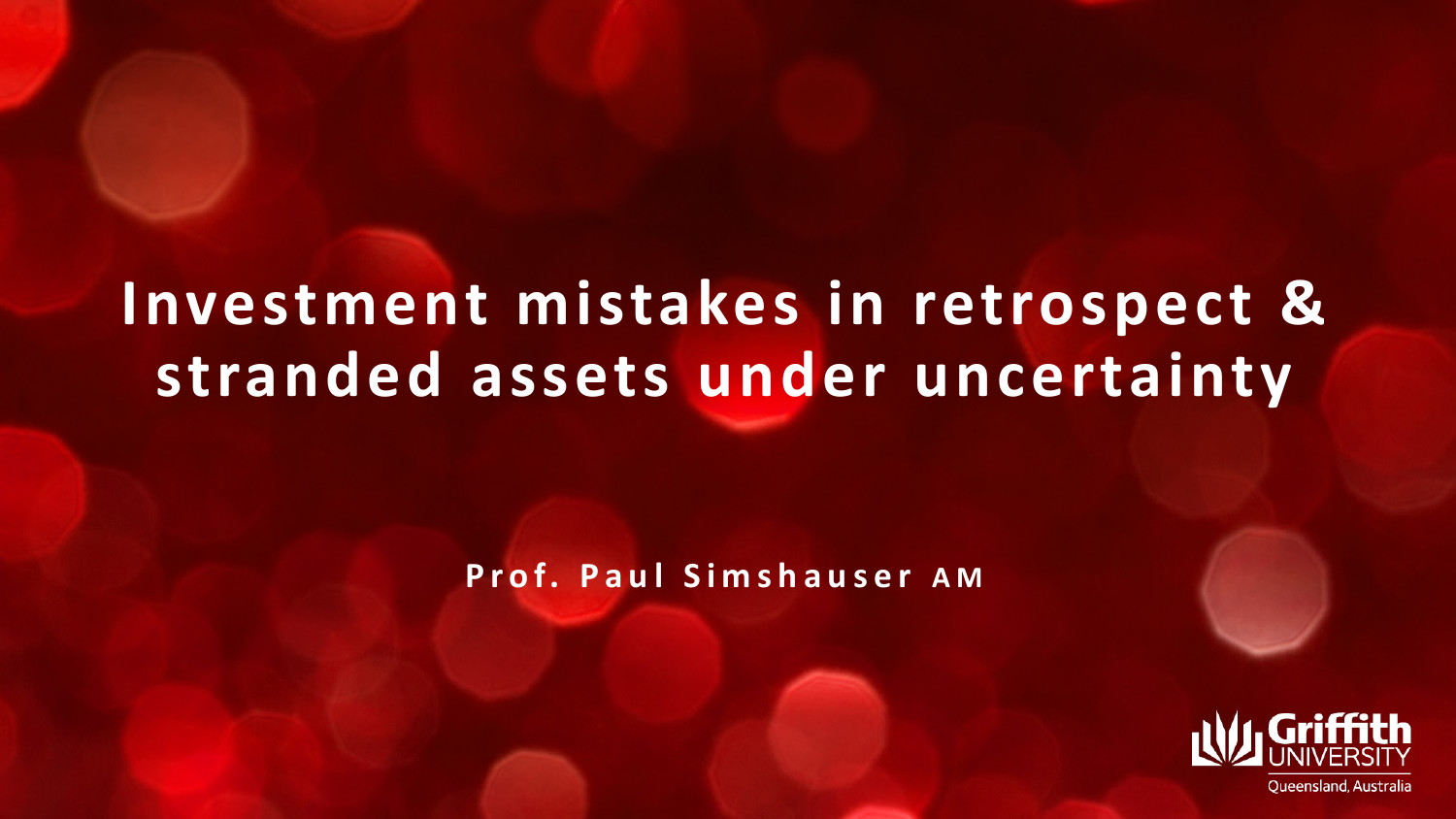## Introduction

- Why this matters: struck by advocacy, and consequences of missing policies vis-à-vis write-downs
- **During the 20<sup>th</sup> Century, strong demand growth + falling technology costs + economies of scale led to** falling real electricity tariffs.
- 20<sup>th</sup> Century over-Investment / stalled demand (e.g. recession) would produce rising tariffs; however, overcapacity could be *'sweated out';* growth in final demand would eventually resolve the matter.
- More recently, growth in final demand has been slowing. The role of productivity now vital.
- With slowing demand, what happens following material *investment mistakes in retrospect*, or, declining network load arising from disruptive competition? i.e. in either case – excess capacity
- Reverse differential between cost & demand growth produces unstable results:
	- **Regulatory mechanics: with excess capacity, unit prices raised to meet Revenue constraints**
	- Raises the *possibility* of damaging price spirals
	- Such scenarios may reach the boundaries of existing regulatory framework

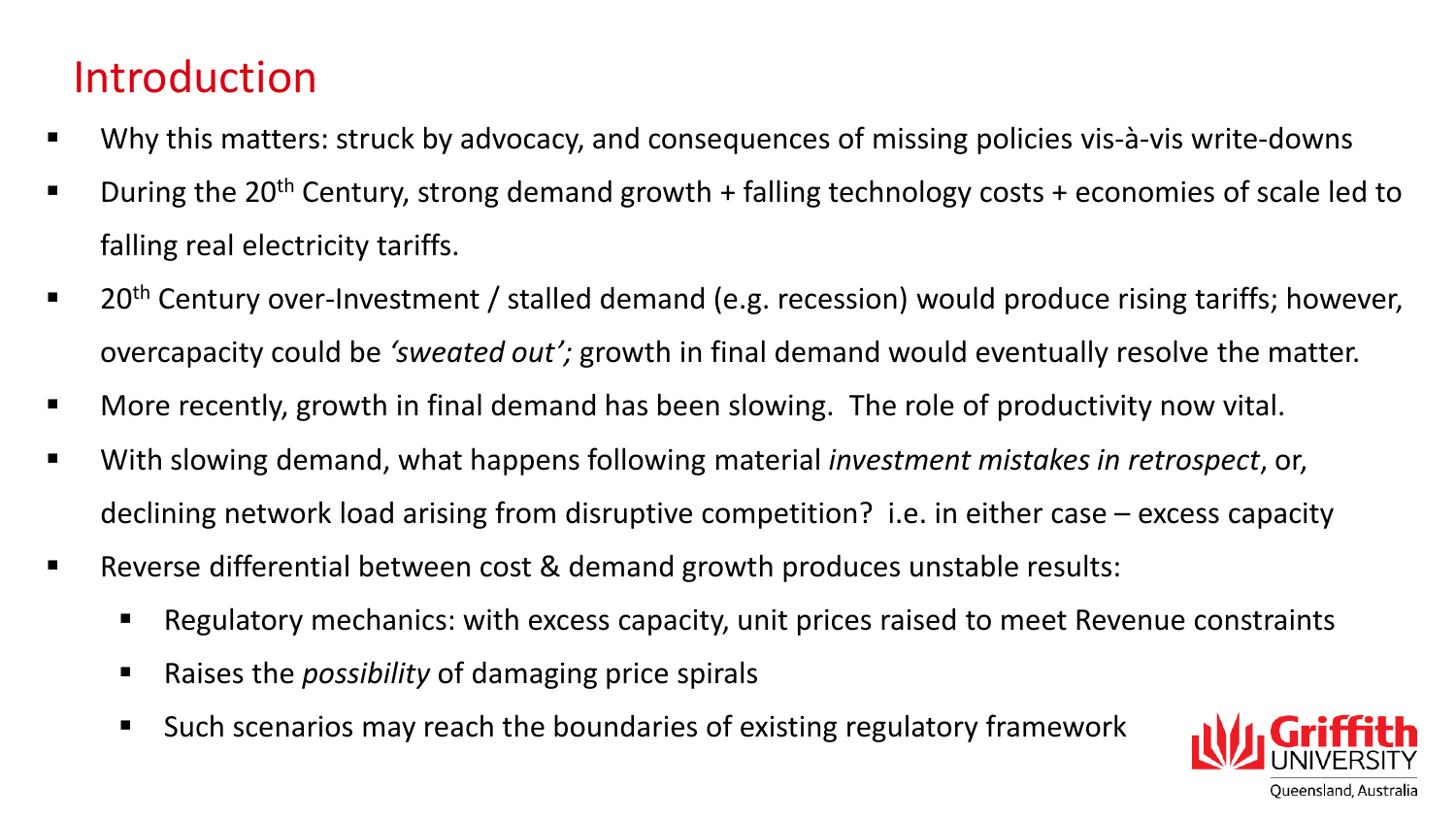### Economic Regulation & Tariff Stability

- Nature of the problem: in competitive markets, excess capacity (regardless of cause) leads to falling prices and falling profits. Consumers benefit, shareholders incur losses.
	- If structural in nature, assets of the firm will be written down (Directors duties, AASB).
- In regulated markets, lost revenues in one year can be recovered through higher tariffs in future years. If structural, consumer welfare adversely affected, shareholders kept whole.
	- Overcapacity in regulated markets, therefore, produces a strikingly different result
- **This is where the regulatory framework may reach its boundaries; the political economy of an** enduring episode of tariff increases is unlikely to be acceptable, and this means utility shareholders have an exposure. See Kind (2013).
- In such a scenario, some component of the RAB faces a stranding risk. Note: indivisibility of networks means physical assets may not be stranded per se. It is the tariff that is at risk of being stranded.

Oueensland. Australia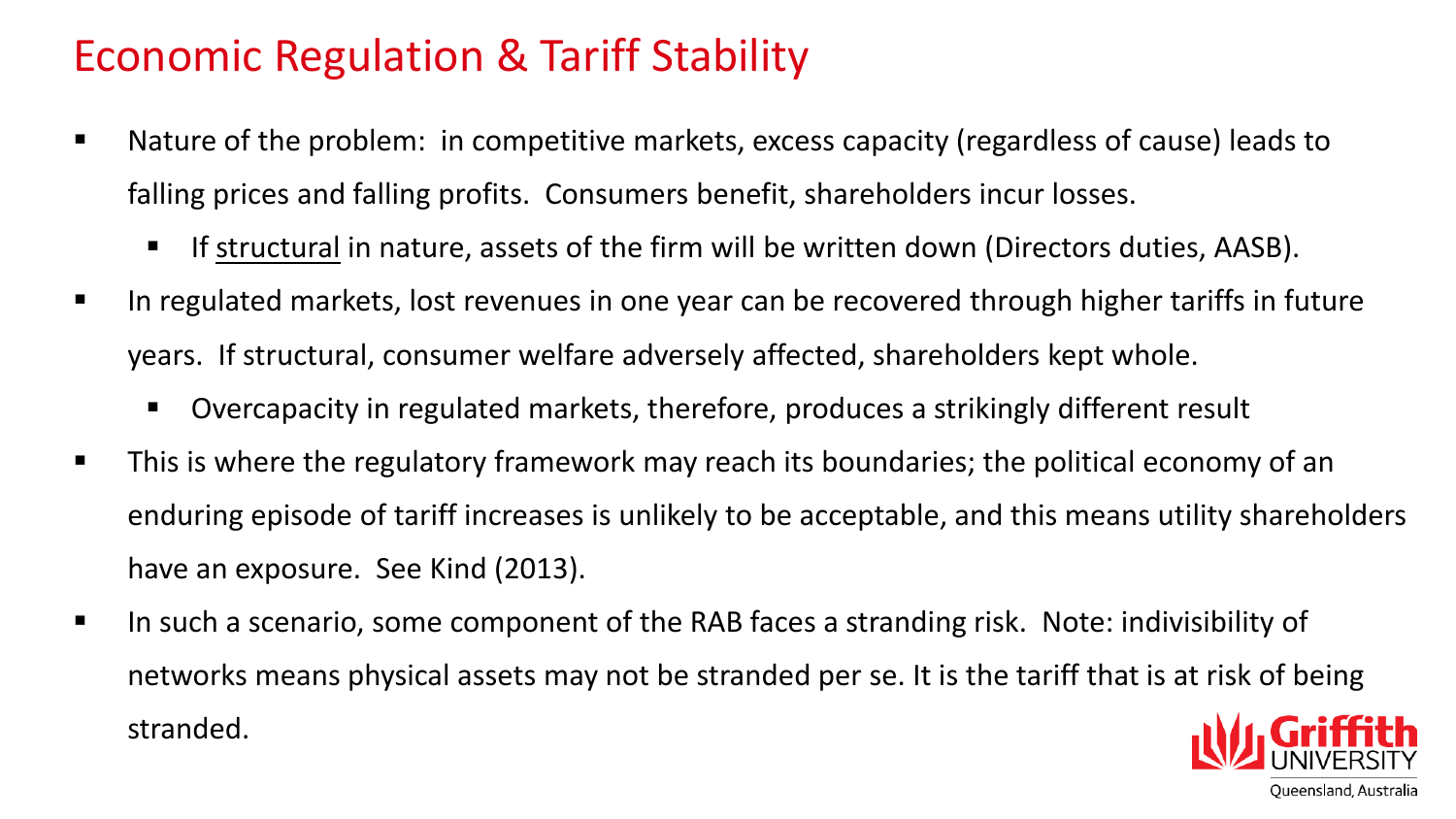## Over-capacity in regulated vs competitive markets: *strikingly different*



Queensland, Australia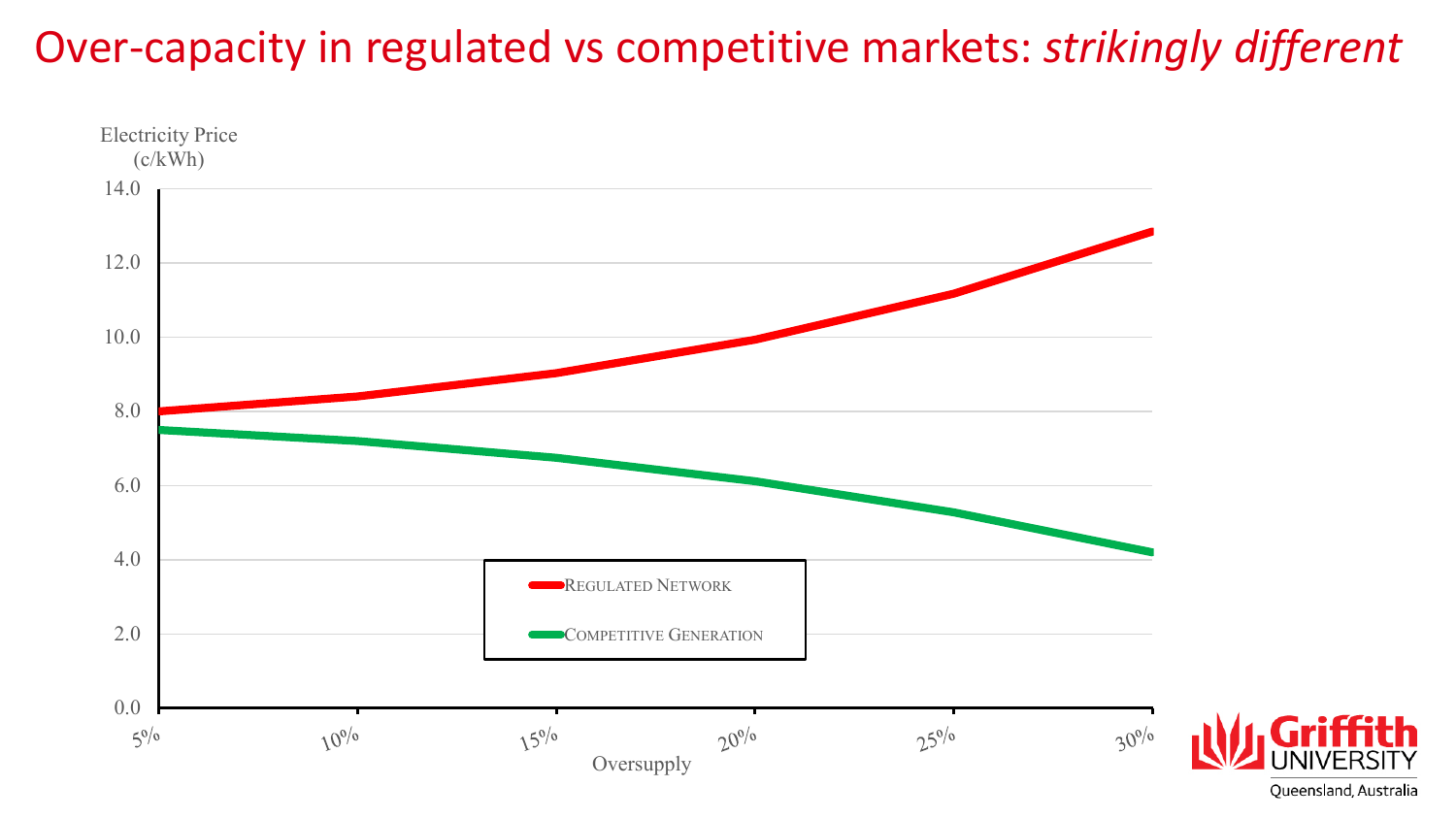### Pre-emptive options

- The answer to changing technology & demand patterns associated with a regulated network can't always be: "asset write-offs"
- Costs and consequences are material, and need to be thought through carefully
- In spite of changing demand patterns, the evidence is continual growth in network connections.
- Remote / geographically sparse examples aside, it is hard to imagine a collection of stand-alone systems outperforming the gains from market exchange arising from networks
- Pre-emptive options of network tariff reform, economic depreciation, and differential costs of capital require initial focus.
- An asset stranding policy needs to be analysed during peace time, not in the middle of a crisis…

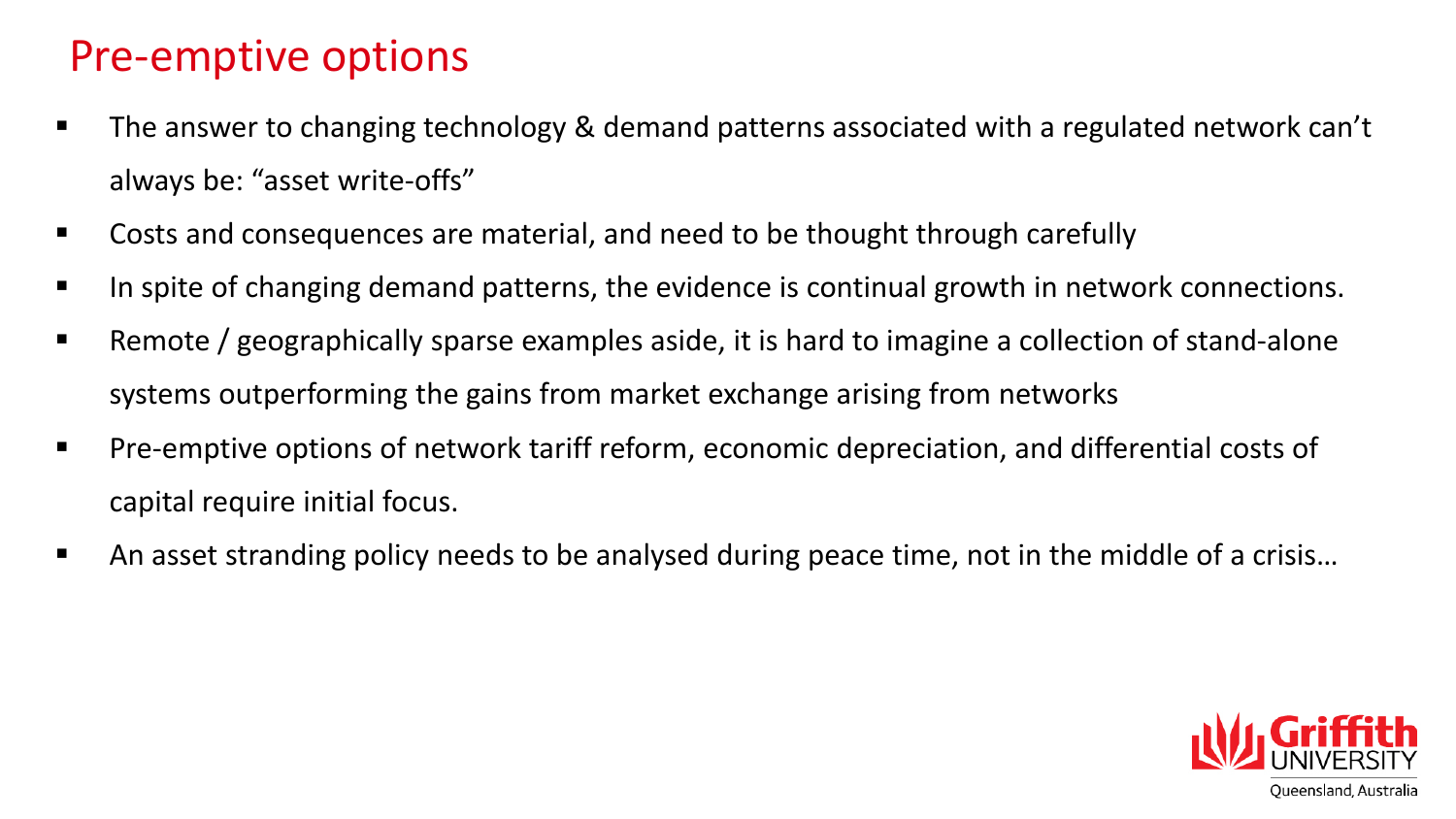## NEM Final Energy Demand vs NEM Combined Network RAB



Queensland, Australia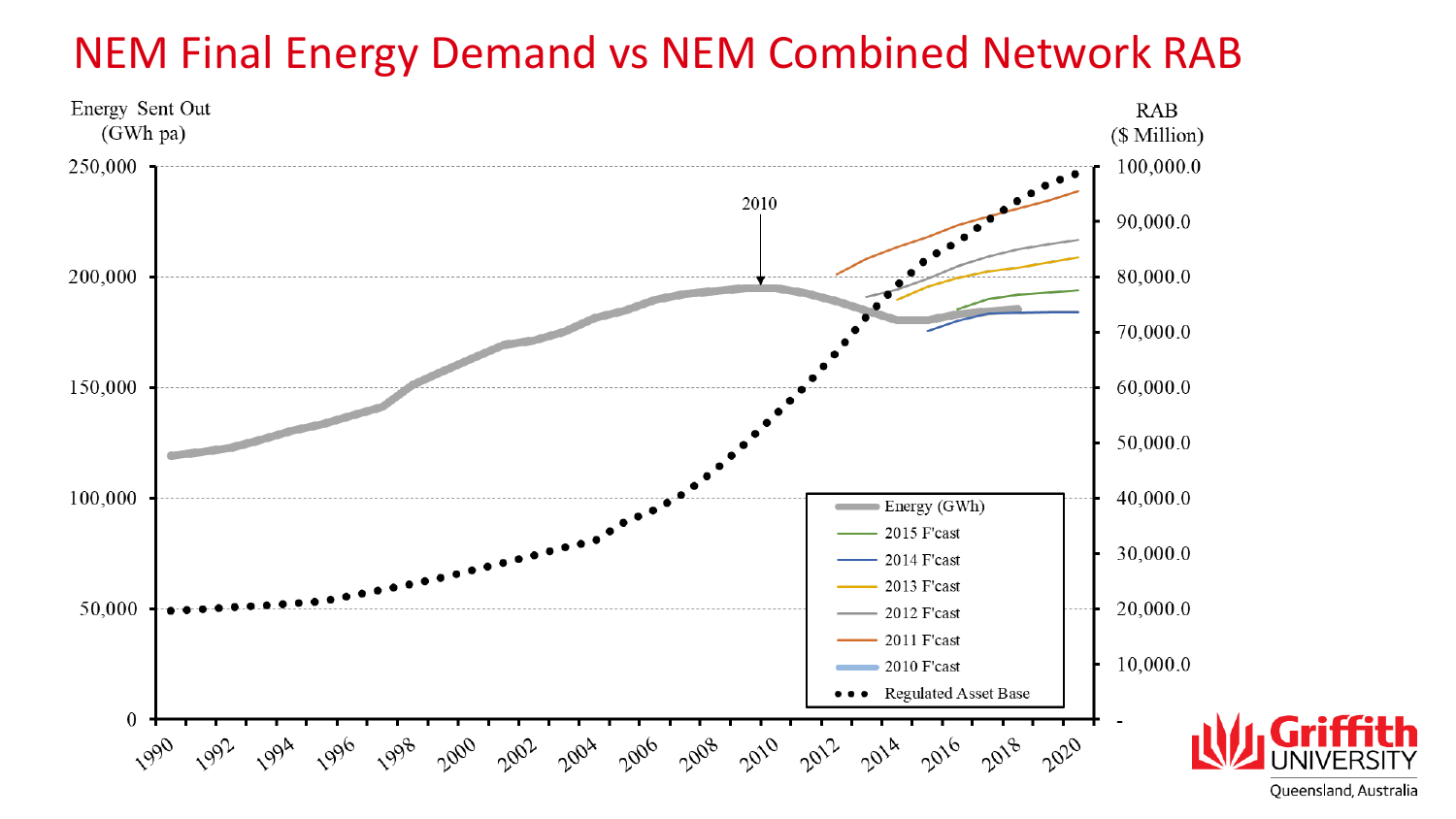### Queensland residential tariff: 1955-2019

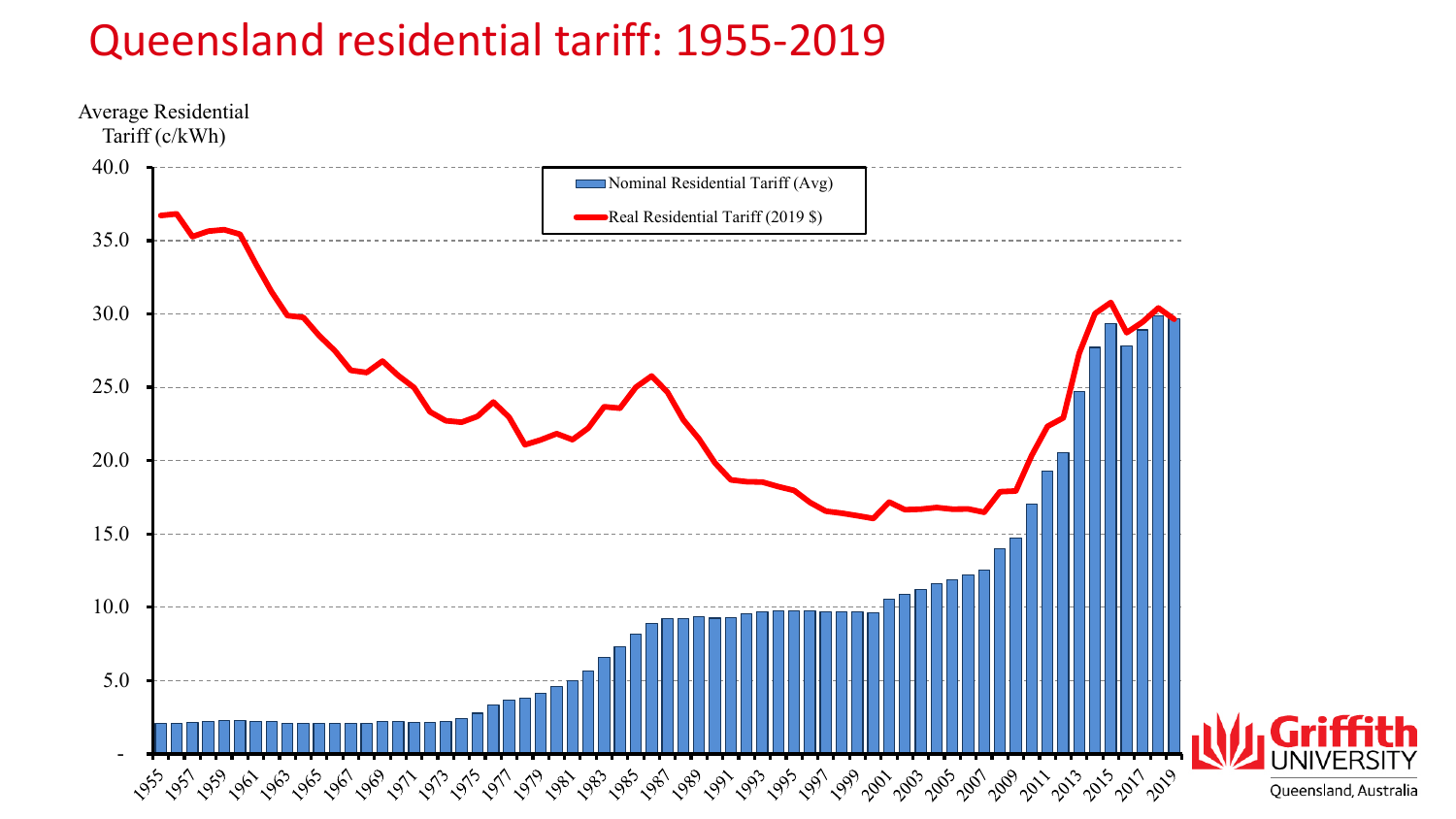#### Drilling down: Annual average Southeast Qld household load (switchboard circuit level)



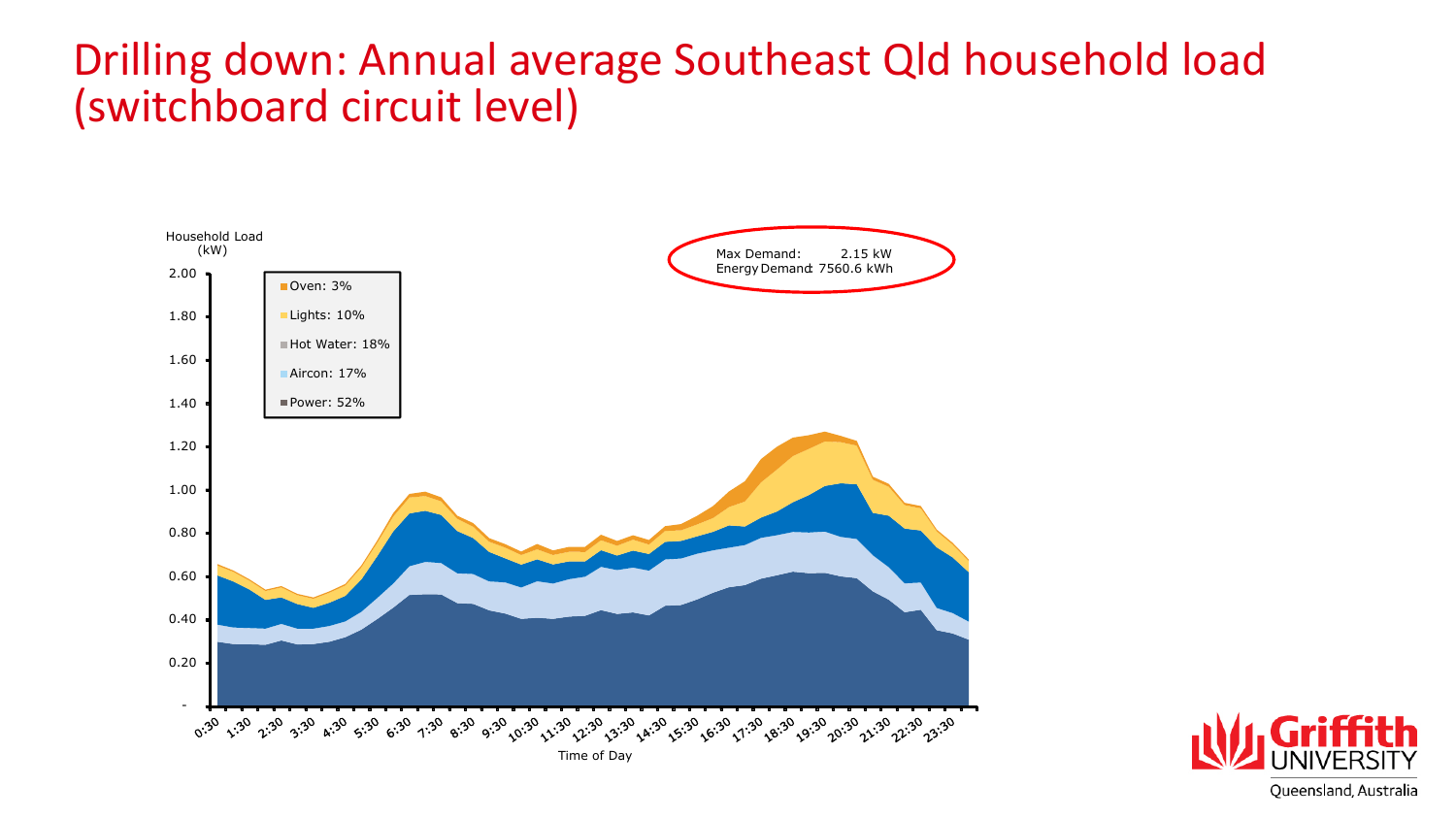#### The same Southeast Qld households – Critical Event Summer Days (switchboard circuit level)



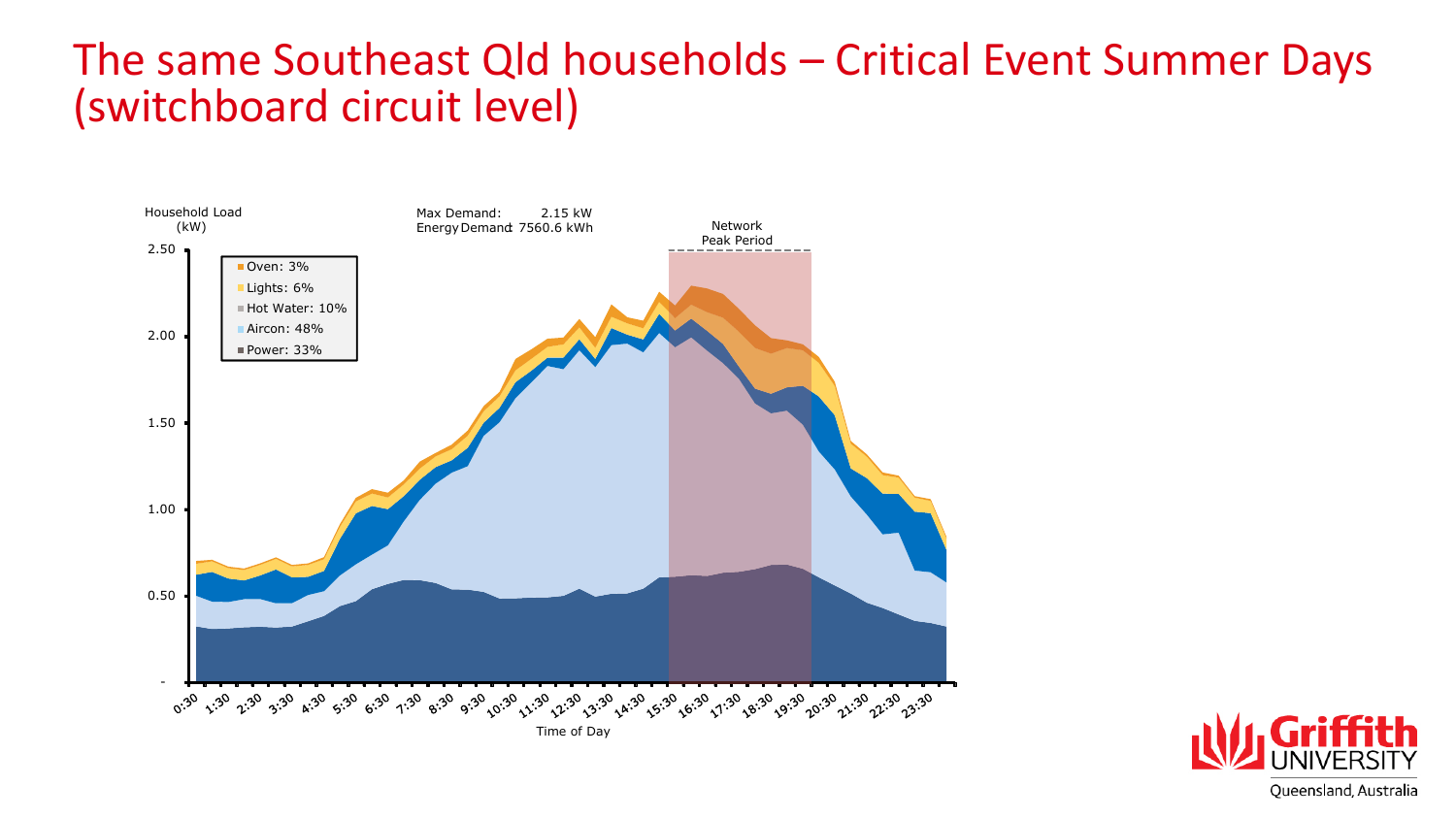#### The same Southeast Qld households + Solar – Critical Event Days (switchboard circuit level)



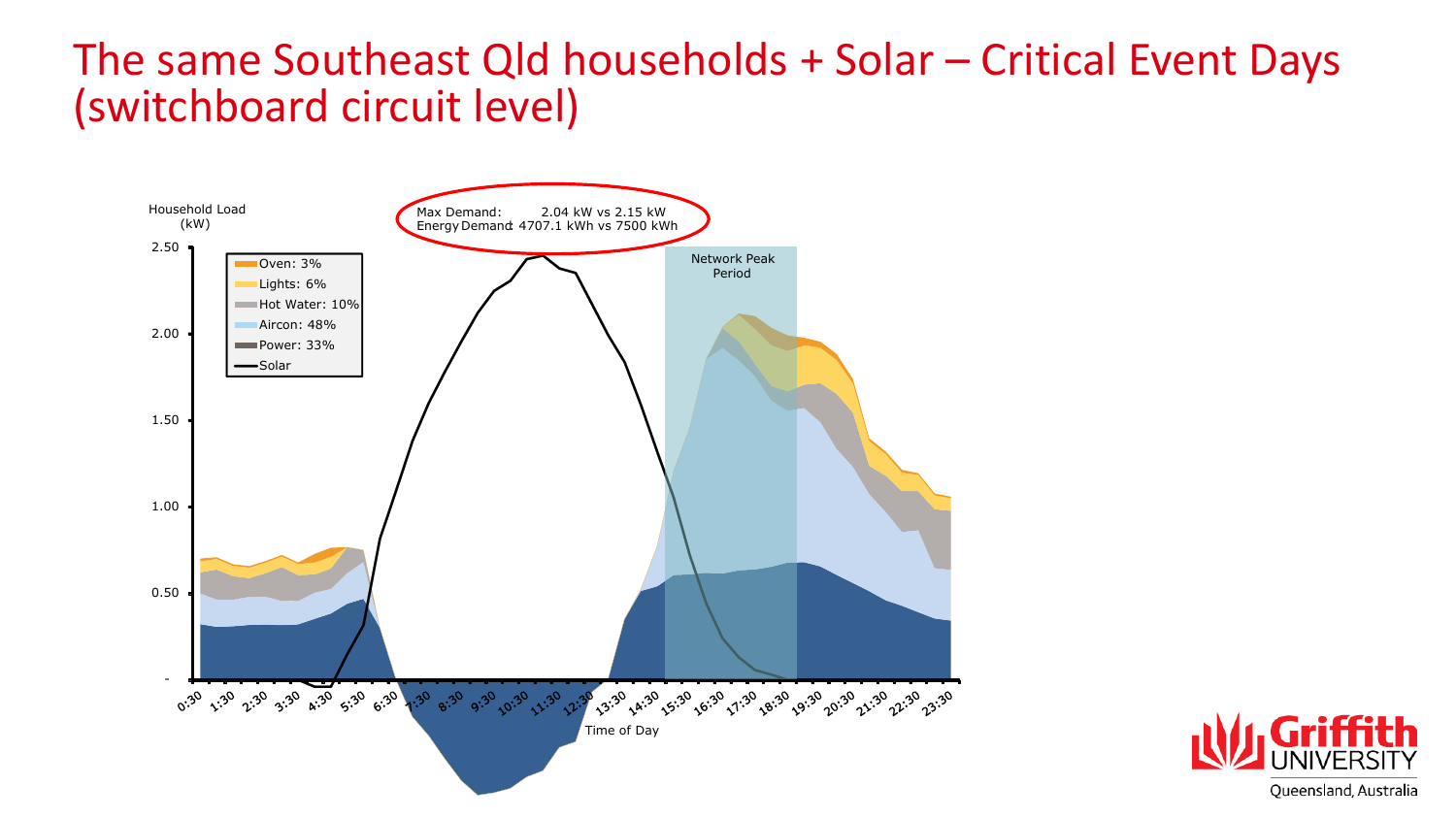#### NEM Combined RAB vs Residential Connections Growth: 2001-2018



Queensland, Australia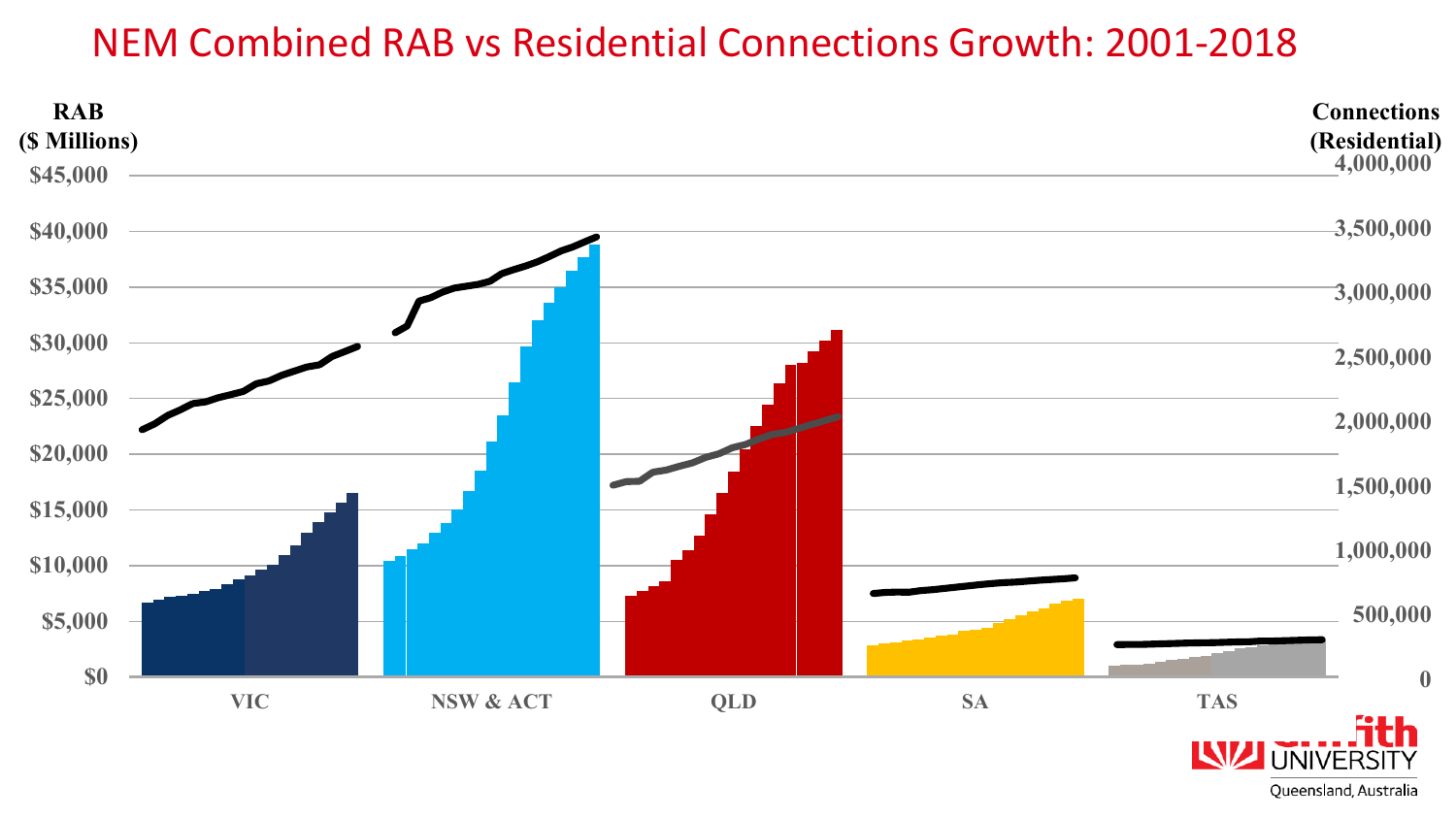## Asset Stranding: arguments for *full recovery*

- The great regulatory economics treaties of Bonbright (1961) and Kahn (1970, 1971) are silent on how to deal with networks in decline. FERC Order 888 sparked a vast literature, from 1995
- Two lines of reasoning : *efficiency* and *equity / fairness*
- **Theory of dynamic consistency: if legitimate and prudently approved investments are stranded by** regulatory *fiat*, capital markets will interpret policy as opportunistic
	- e.g. Crawford (2014) shows asset write-off produces higher WACC, which exceeds benefits of any write-off (i.e. zero recovery scenario)
- Regulated rates of return do not explicitly incorporate stranding risk
- Regulatory Compact: first appears in court transcripts c.1983 ('Regulatory Bargain' can be traced back to 19th Century case law re: railroads): *Stranding approved assets presents an inescapable issue of procedural fairness*
- Regulators have precluded pricing above regulated set-points

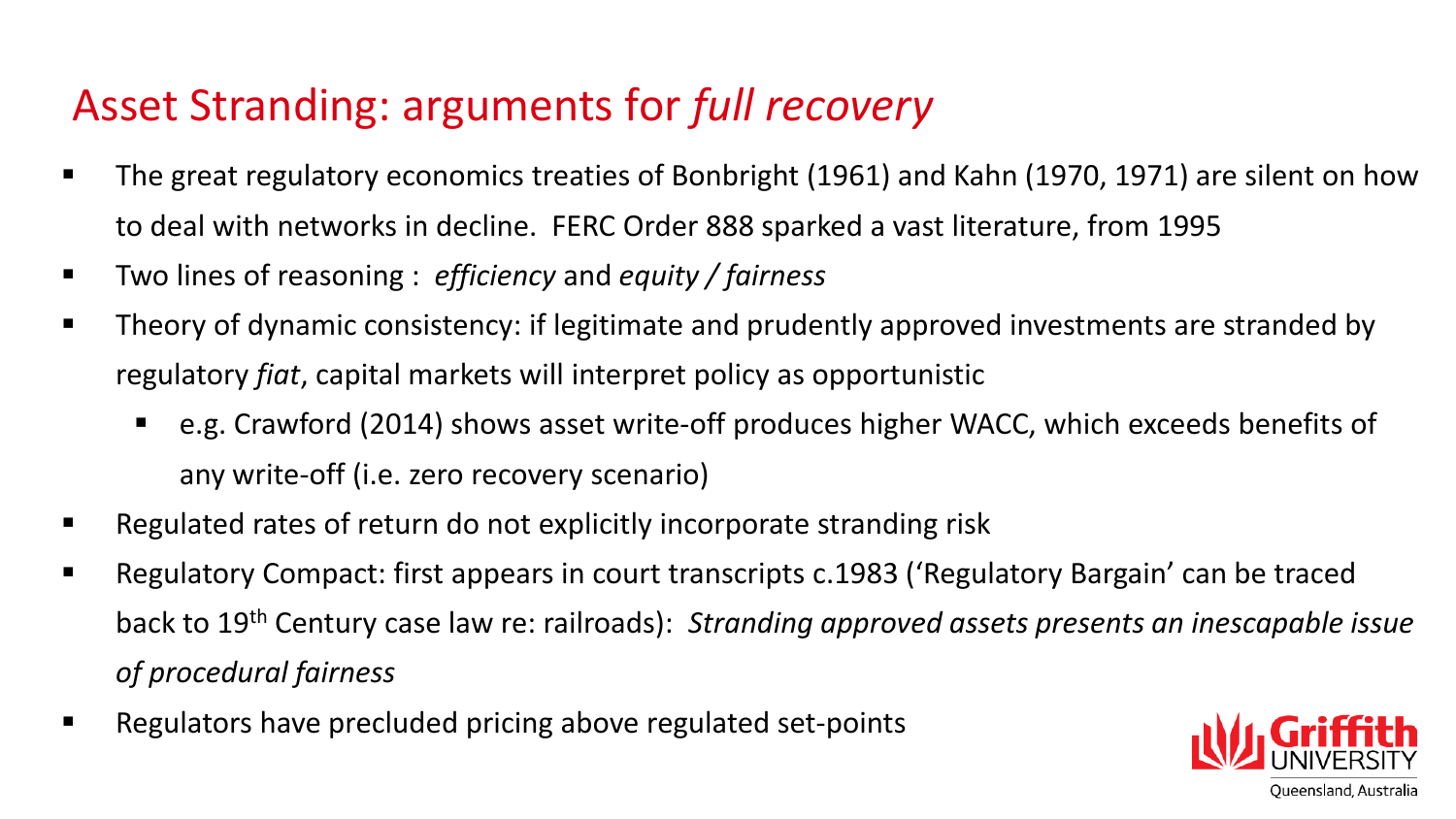# Asset Stranding: arguments for *partial recovery*

- The same two lines of reasoning(!) *efficiency* and *equity*
- While unfair to strand approved assets, equally unfair to recover misguided investments from captive consumers
- Disruptive competition doesn't impose costs, it exposes inefficient assets and above market tariffs
- A strict normative economic and legal analysis of the *Regulatory Compact* produces an objective view:
	- Consumers never agreed to the Compact
	- Anything not explicitly defined is therefore immediately contentious
	- The Compact is used to argue for all the upside, and none of the downside, inherent in long-dated contracts (e.g. MAC clauses, price re-openers etc)
	- In (ambiguous) long term contract disputes, courts allocate responsibility to the party best able to adapt.
	- With disruptive competition or investment mistakes in retrospect, it's hard to argue this is the consumer
- *Prudent Investment* Test and *Used and Useful* Test. Regulatory approval at commitment is not sufficient: Regulators have neither the skill or resources to judge technology and demand patterns – and cannot possibly match the vast expertise of network utilities.

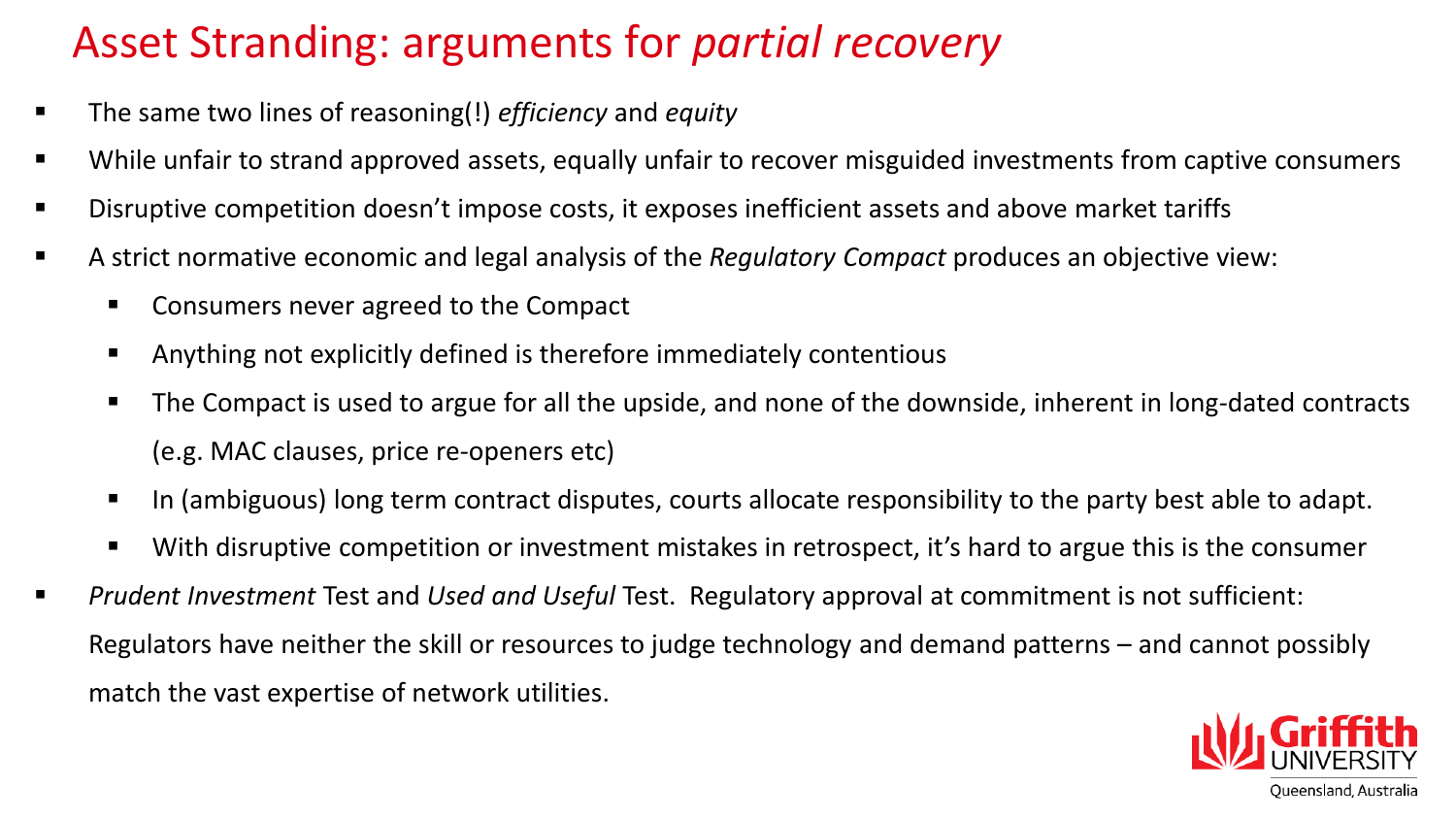## Asset Stranding: arguments for *partial recovery*

- Economic Regulation exists to protect consumers from market power, not to protect utilities from competition or investment mistakes in retrospect
- Principle well established via the San Fran *Market Streetcar* case (1945). Streetcar incurring economic losses at 5c tariff, so sought increased tariff to 7c. Death spiral followed. Regulator then cut the tariff to 6c, court proceedings followed:
	- Regulation and the fair return principle applies when the utility has monopoly power, not when it is besieged by disruptive competition that it is failing to navigate… utilities cannot simply look to their regulators to undo the impact of fundamental changes in the market… (see Market Street Ry Co vs Railroad Comm'n. 1945, and Graffy & Kihm, 2014).
- Moral hazard: there is a supply curve of stranded assets, the bigger the reward (i.e. Full Recovery), the more utilities will find.
- Investor expectations: prior to FERC Order 888, Equity Capital Markets priced in 77% recovery, not Full Recovery (see especially D'Souza & Jacob, 2001).

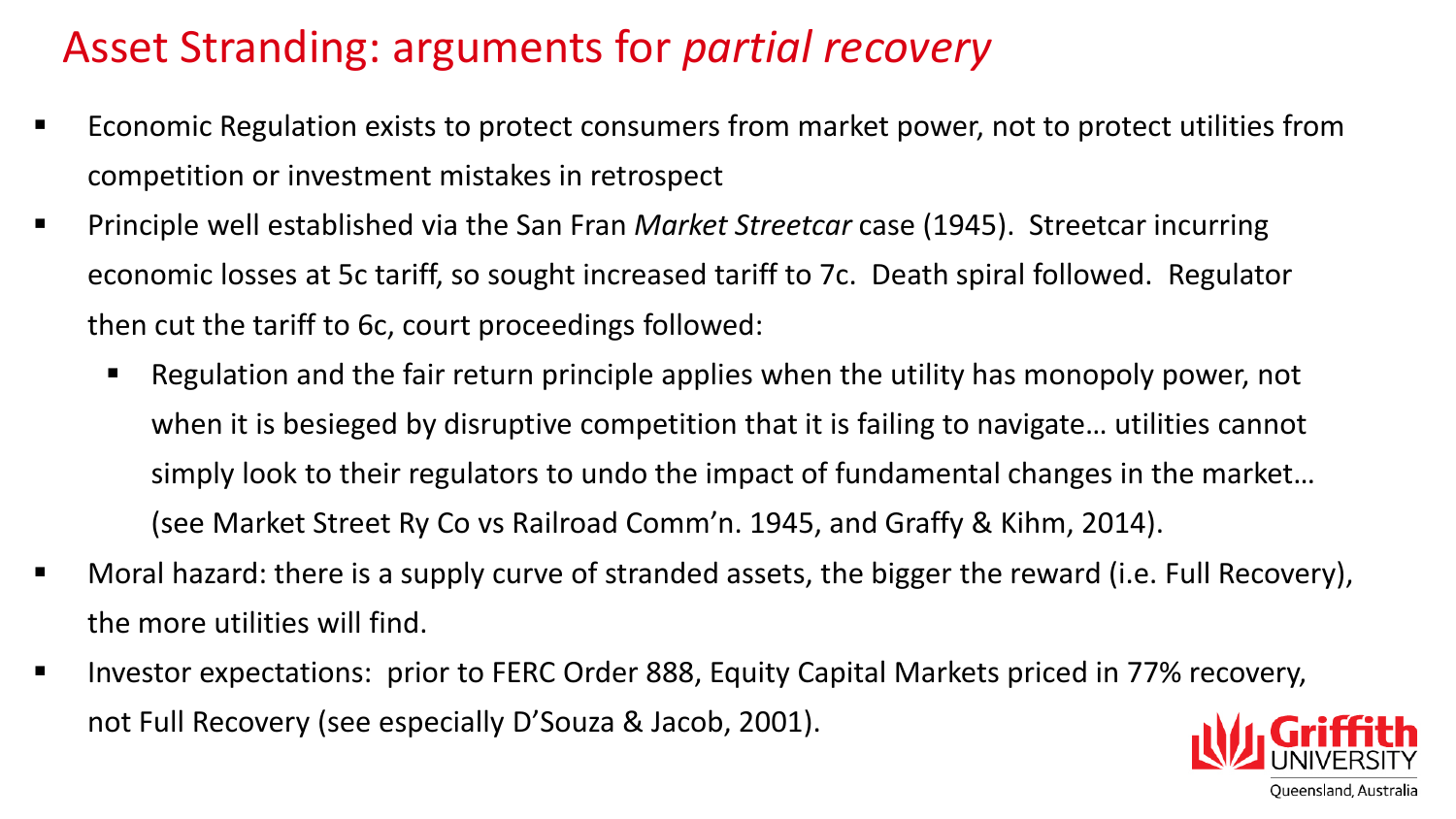# Principles of Asset Stranding

- A network in decline and non-negative cost growth, will by definition produce a price spiral. In such circumstances:
	- There is no serious argument in favour of Zero recovery. It is *not* credible policy.
	- But the Regulatory Compact is an incomplete agreement and doesn't justify full recovery.
	- Stranding is a case-by-case proposition, and needs to be managed thoughtfully, and independently valued.
	- **The recovery mechanisms selected are important. There are many options.**
	- Mechanisms selected are a policy choice, not analytical determinations.
	- Recovery from consumers should be flexible, non-bypassable, and time-limited.

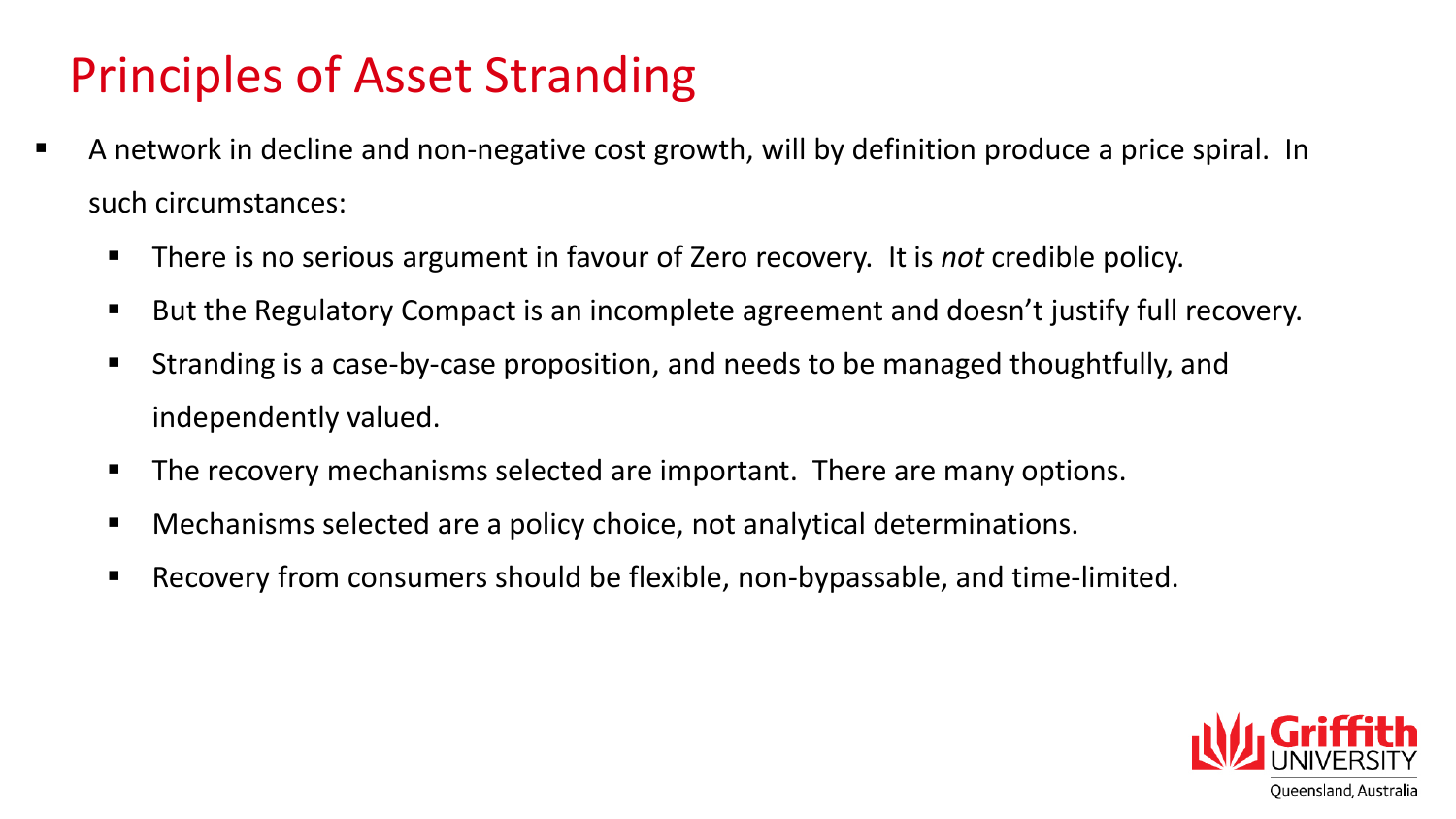# **Applied Example**

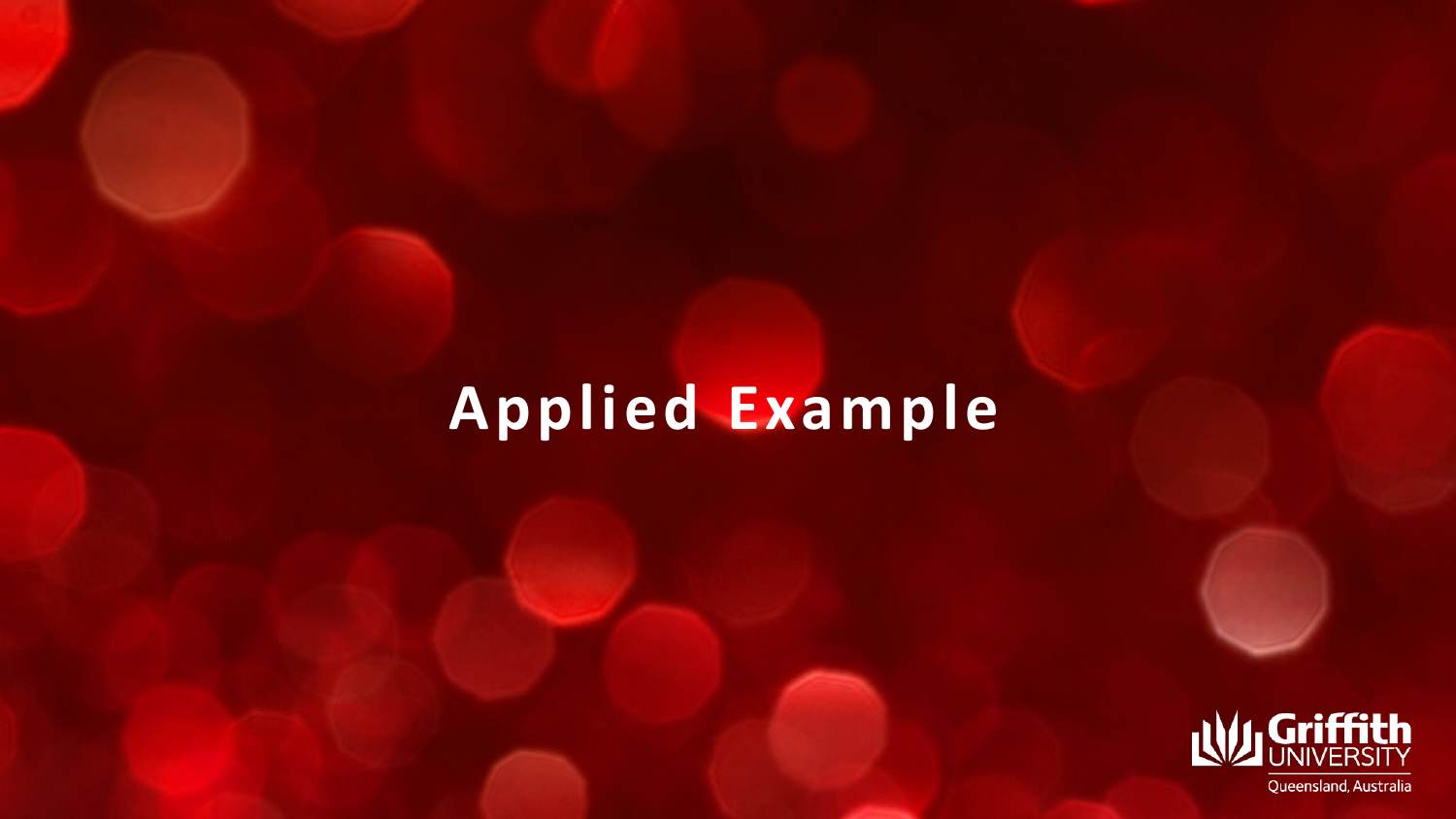#### Scenario Setup.

- **Distribution Network**
- RAB of \$10bn, 60% gearing.
- **BBB rated utility, WACC of**  $\sim$  **6%**
- Government-wrapped bonds ~2.25%.
- Annual Regulated Revenue Requirement c.\$1.35bn.
- 1.5m household connections
- 6800 kWh load per existing household (4500kWh for new connections)
- Solar take-up rate, 2.7% pa
- Network load in decline, but, connections growth of 1.6% per annum
- Own-Price Elasticity -0.1
- EV scenario: 3% growth pa in future periods

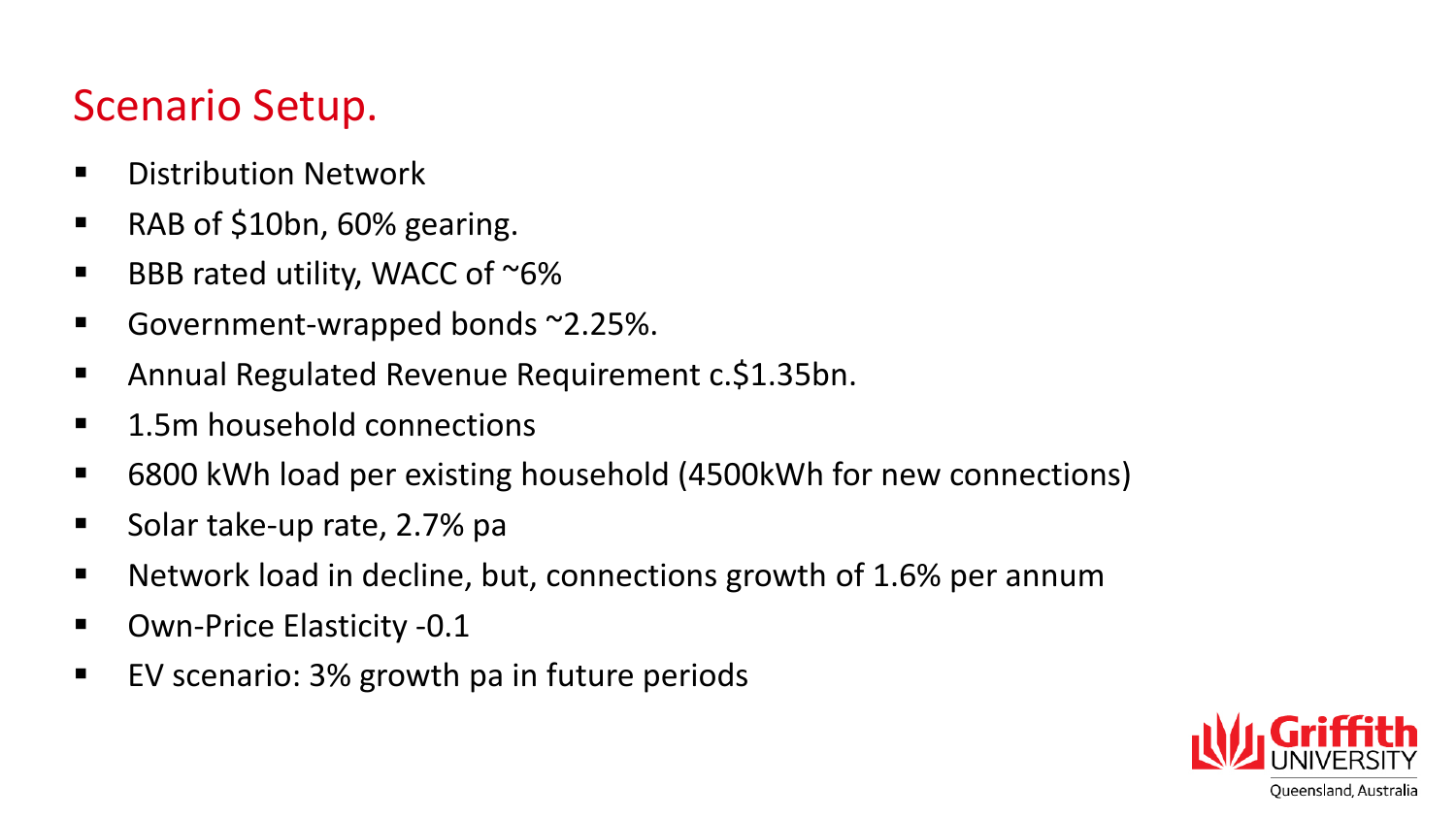# Final Energy Demand: Uncertain



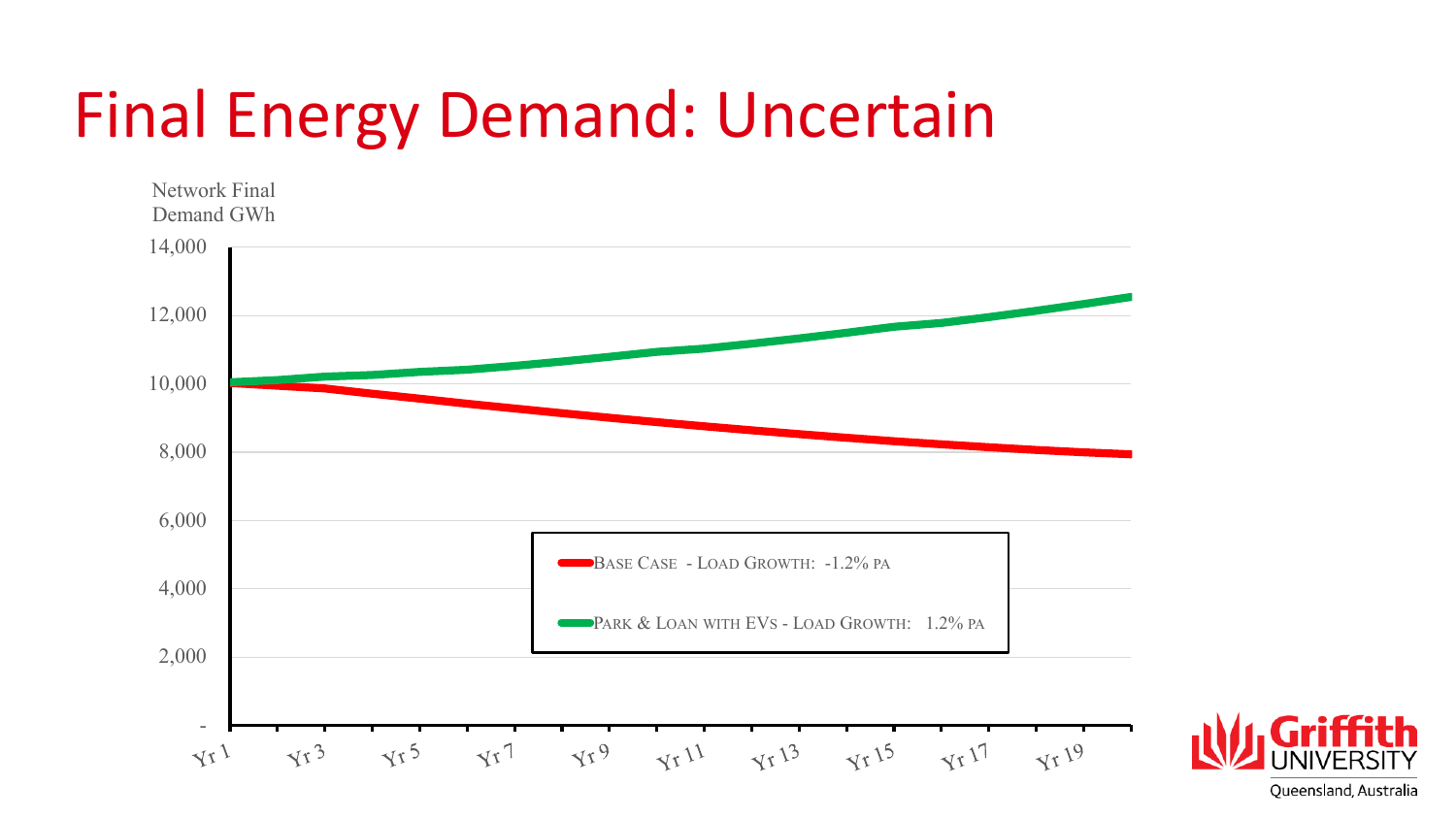## Stranding under uncertainty: Park & Loan

- Given over-capacity and uncertain future demand, the policy prescription works as follows:
	- Step 1: Identify economic tariff level (ie. 3c/kWh lower), and corresponding RAB
	- Step 2: "Park". Annexe \$3.9b of RAB into a 'Stranding' account
	- Step 3. Reduce Network Tariff, re-aligned to the lower RAB, to reduce inefficient bypass
	- Step 4. "Loan". Issues \$2.4b of govt-wrapped bonds, backed by network customers
	- Step 5. Add Hypothecated Tax to the (now lower) Network Tariff
	- Step 6. Wrapped-bond sales proceeds used to eliminate Parked RAB debt.
		- Equity of \$1.5b is 'suspended' (*as distinct from written off*)
	- Step 7. At each 5-Year Regulatory Determination, re-test Parked RAB levels based on customer connections growth, load growth, or both.
	- Step 8. Un-park the component of RAB matched to connections (or load) growth and Return to Service
	- Step 9. Utility raises new Debt for un-parked RAB, network tariff raised to underpin, Debt proceeds used to buy component of govt-wrapped bonds on issue

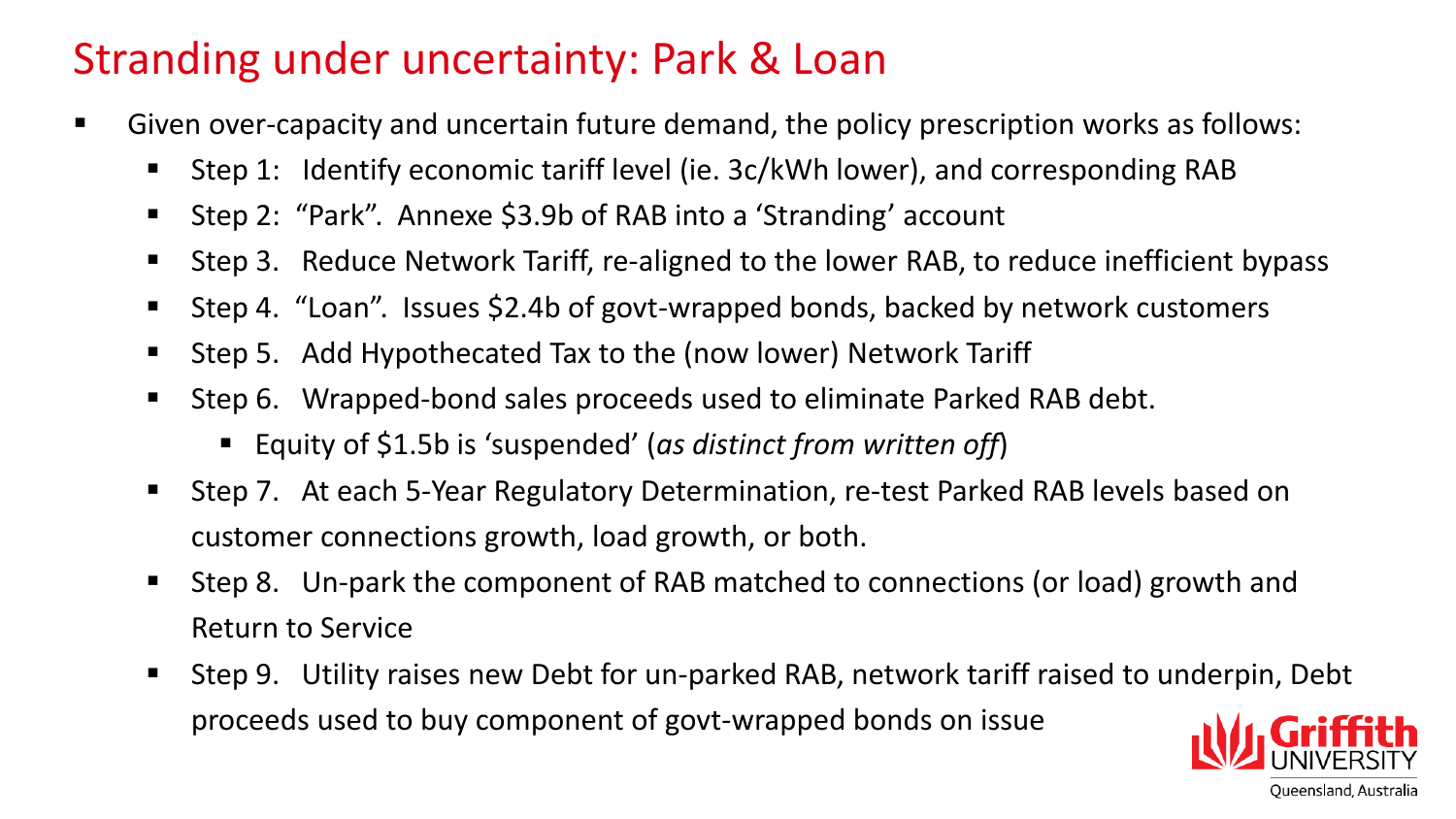#### Park, Loan, Un-park and Return to Service



Queensland, Australia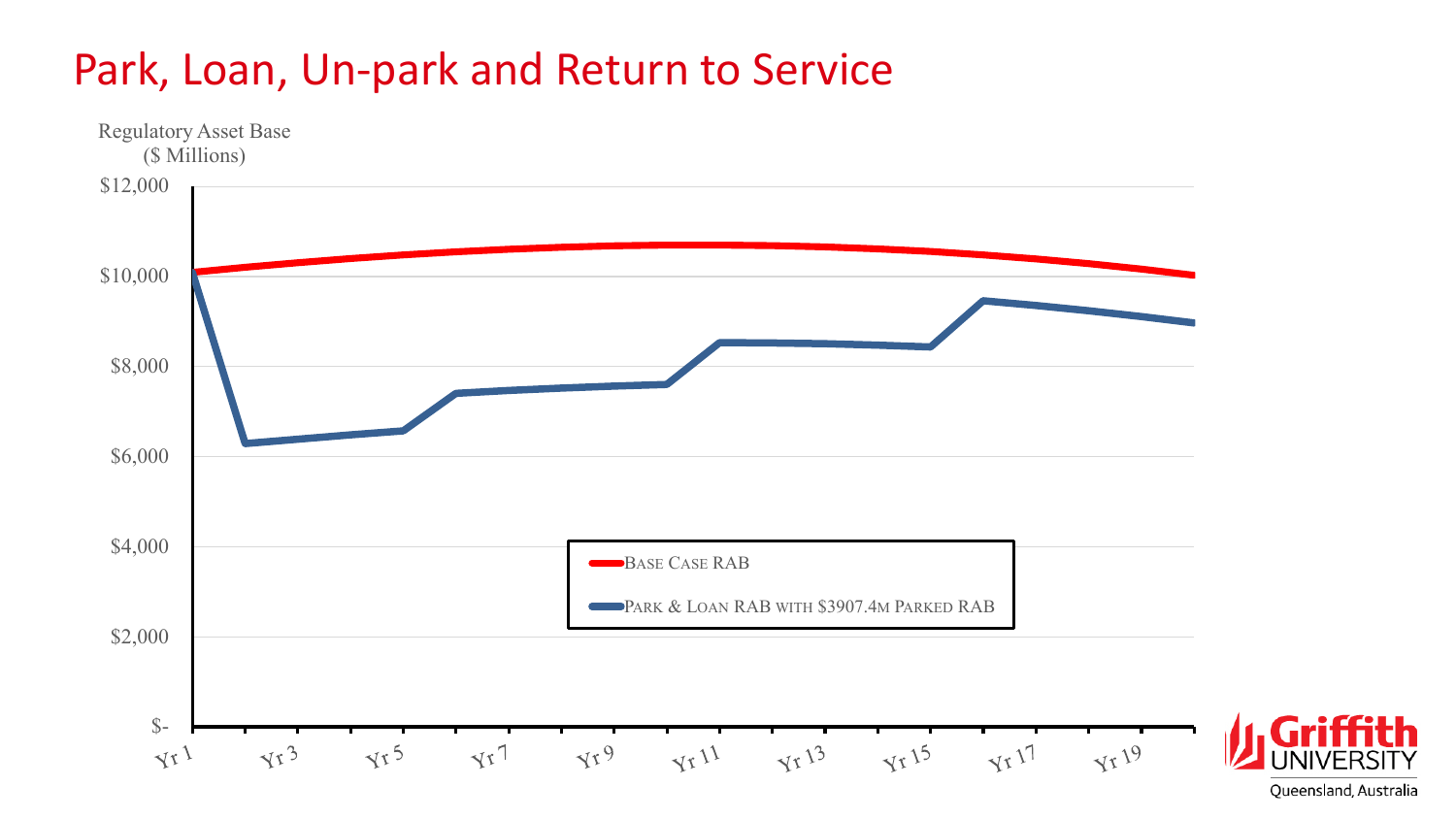#### Parked RAB Balance & Wrapped Bond Balance

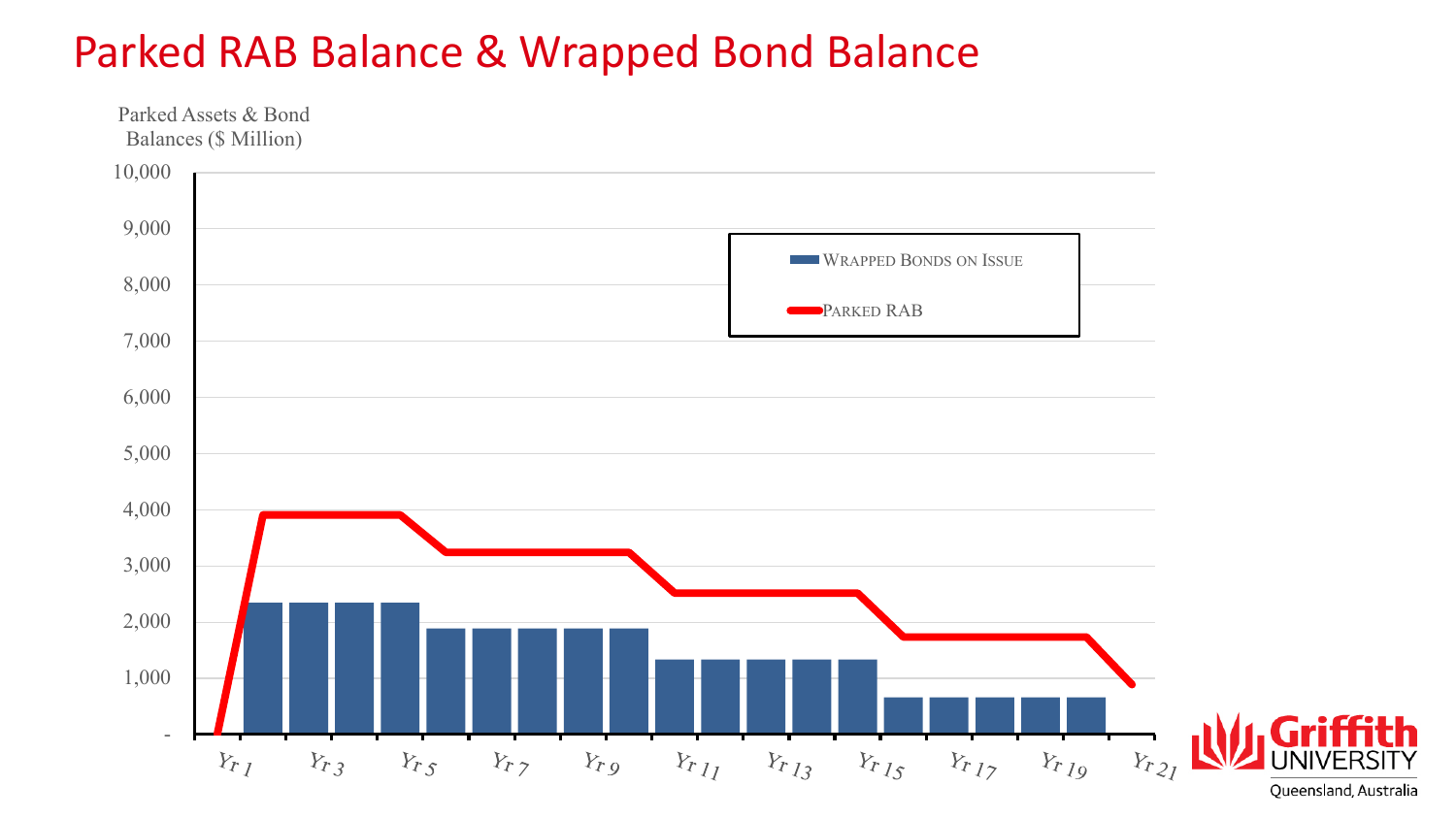#### Network Tariff: Base Case vs Park & Loan

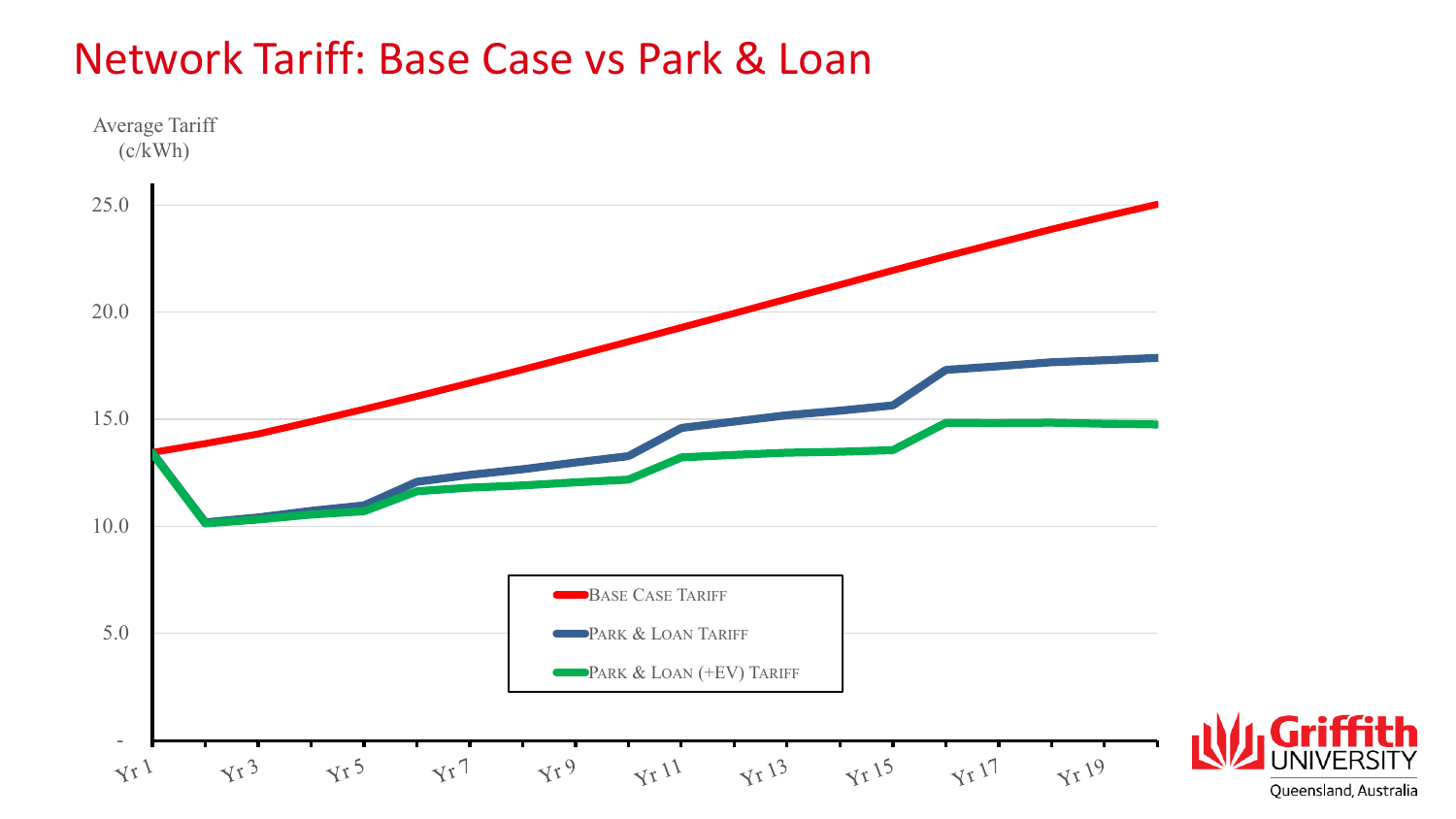#### Network Access Tariff: Base Case vs Park & Loan

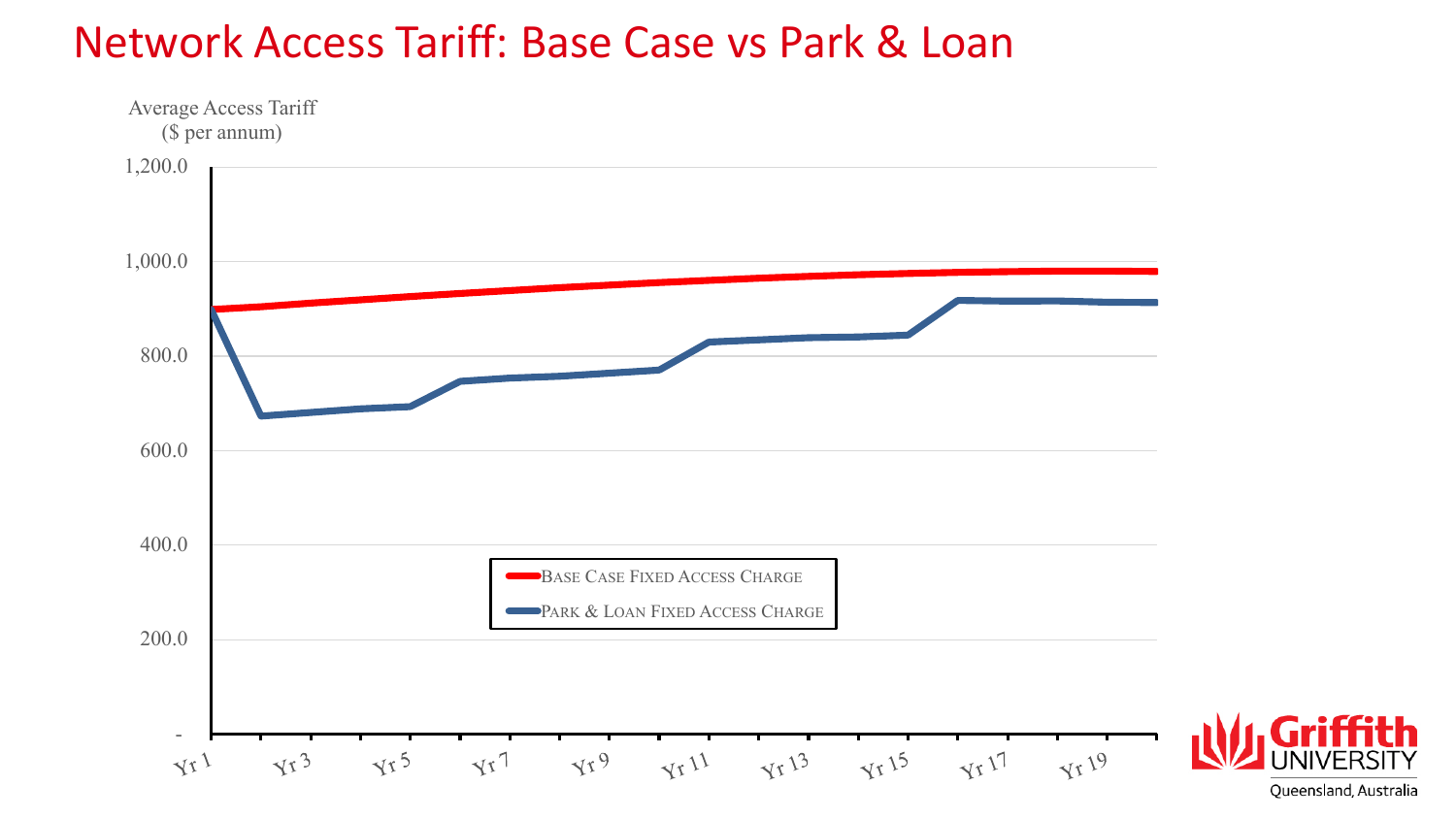# Policy implications

- I In a world of distributed energy resources, networks become more important, not less
	- In aggregate, self-supply cannot be expected to outperform gains from market exchange given a sunk network
	- However, an inefficient tariff will produce over-investment in network bypass and this reduces total welfare
	- Inefficient bypass amplifies tariff instability, and may distort gains from exchange
- Starting point, pre-emptive tariff design, depreciation methods etc.
- **Asset Stranding policy is not for the feint hearted, and cannot be designed in the middle of a** crisis. It needs to be thoughtfully designed - well ahead of its intended or required use.

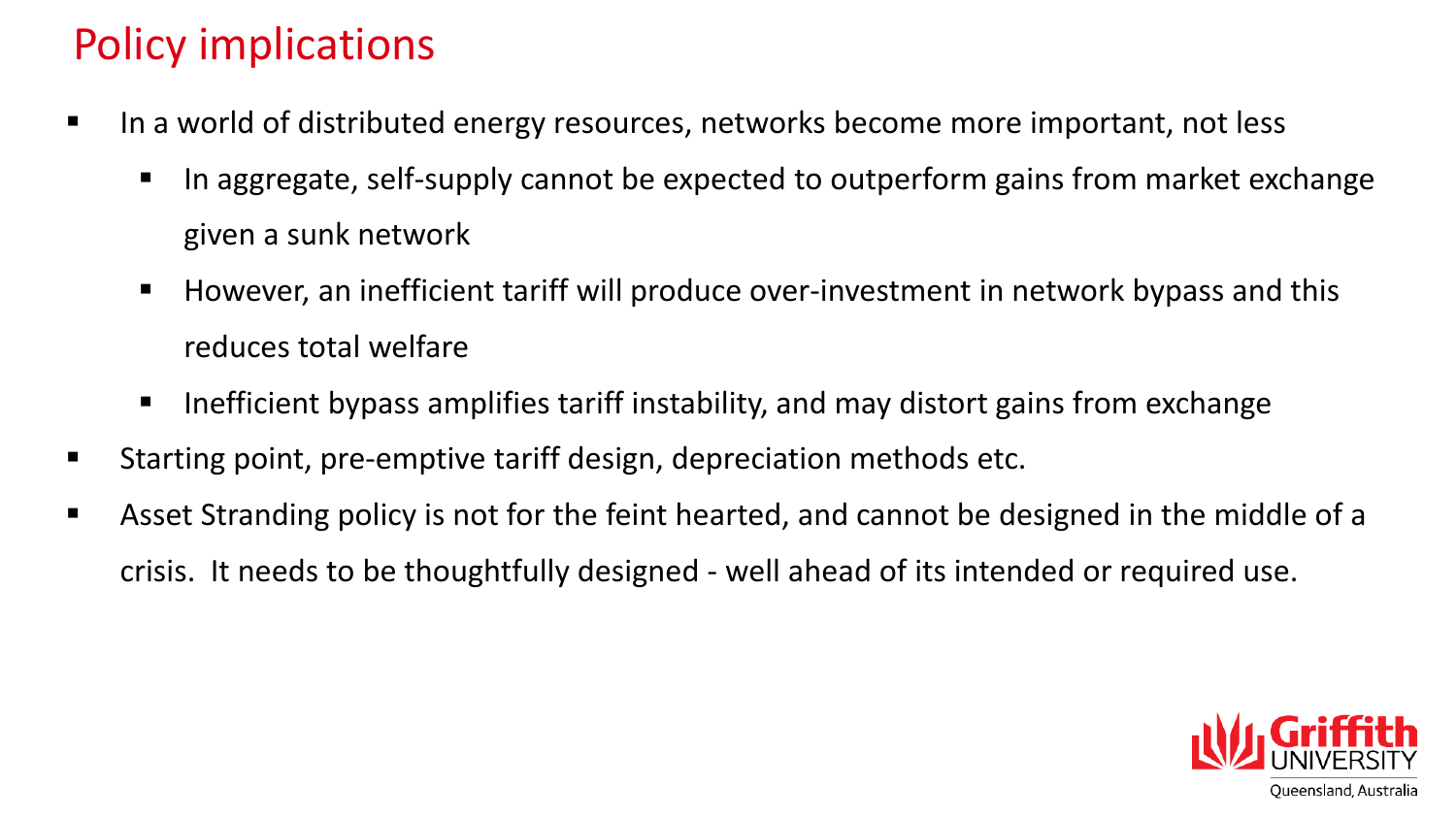## Policy implications

- *Zero recovery* of stranded assets is not credible policy, but neither is *full recovery*.
	- In a mature debate, 100% recovery of certain stranded assets will be justified (e.g. where networks were *compelled* to invest, to meet service standards)
- **The clauses of the so-called Regulatory Compact are matters for speculation.**
- **Apart from specific circumstances, network assets don't get stranded, tariffs face stranding risk.**
- **Any Asset Stranding policy needs clear objectives:** 
	- In my research: efficient network tariff subject to investment-grade *credit metrics* constraint (i.e. stability of electricity services is vital to the long run interests of consumers).

Oueensland. Australia

- Park & Loan provides an interesting possibility; park RAB, issue govt-wrapped bonds, un-park RAB in future regulatory determinations in line with connections growth
- **The treatment of parked equity was not dealt with, nor was tariff structure. Both are important**
- As an *absolute general conclusion*, this work shows how an Asset Stranding policy *can* be done. It has not necessarily shown how it *should* be done.